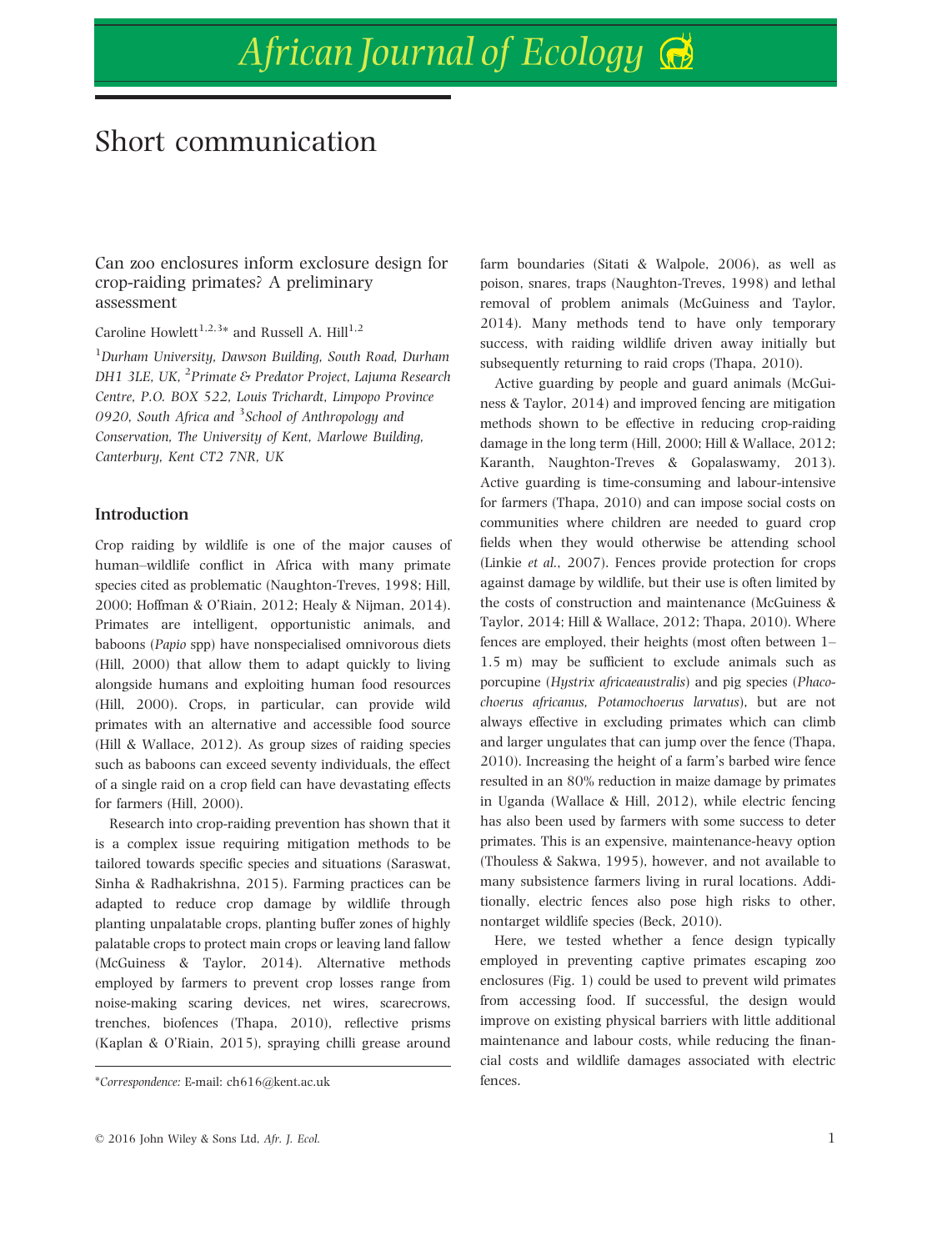

Fig 1 Examples of barrier fence designs used in zoo enclosures of (a) one acre housing lemurs at Yorkshire Wildlife Park, UK, and (b) 60 acres housing Barbary macaques at Trentham Monkey Forest, UK

### Methods

The trials were conducted at the Lajuma Research Centre in the Soutpansberg Mountain Range, South Africa  $(23°02'23''S \& 2920'05''E)$ . The climate is temperatemesothermal with vegetation types including forest, grassland and savannah biomes (Mostert et al., 2008). Several wild chacma baboon (Papio ursinus) groups are present at the site with one group fully habituated to human observers. We thus had the potential to determine the effectiveness of the fence design on both habituated and nonhabituated groups; this is important as habituated animals may be more relaxed around man-made structures and so are more willing to enter farmland and spend more time trying to gain access to food.

We built three triangular exclosures  $(3 \times 3 \times 3m)$  of three different heights (2, 3 and 3.5 m) in an open

bushveld area (30 m from the forest edge) known to be frequented by a number of baboon groups (Fig. 2a–c). We used wire mesh (squares  $5 \text{ cm}^2$ ) and eucalyptus poles topped with a barrier of sheet metal (1 m high and 0.5 mm thick). The metal sheeting was attached to horizontal poles that were mounted on brackets fixed to the tops of the vertical poles. This held the barrier 30 cm away from the sides of the exclosure to create an overhang (Fig. 2a). Wire mesh wrapped over the horizontal poles and fixed to the sides of the exclosures closed any gaps between the fencing and the barrier. We chose a height of 1 m for the barrier as this exceeded the arm reach of the baboons. About 0.5 m of the barrier extended above the fence line and 0.5 m hung below (Fig. 2a,b) as in zoo enclosure designs (Fig. 1a,b). Although it is common practice to bury fences 0.5–1 m deep in the ground to



Fig 2 Fence design with (a) the bracket positioned to hold the barrier away from the fence mesh, (b) the completed 3 m high exclosure with camera trap in foreground and (c) the position of bait in centre of exclosures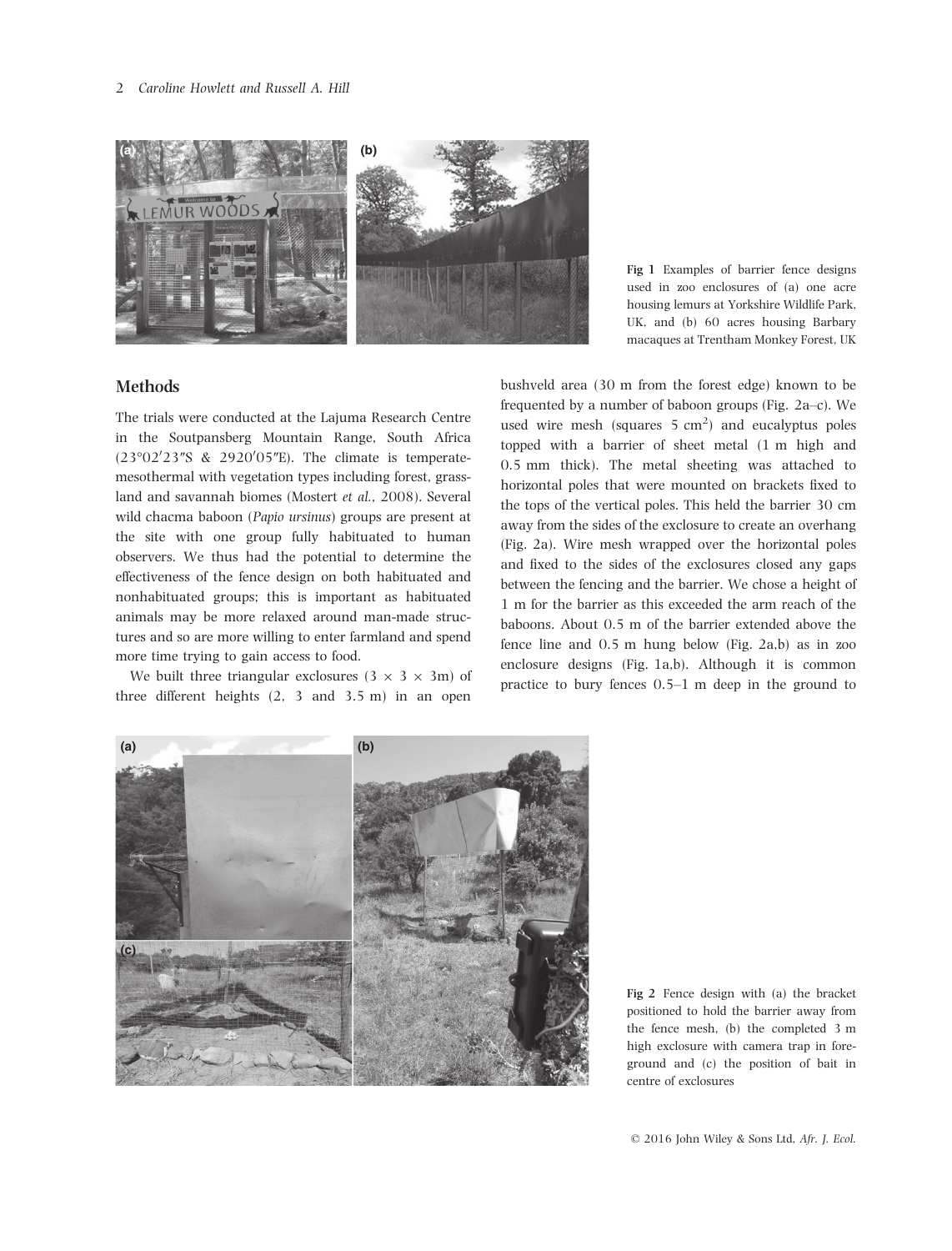deter burrowing species, the rocky terrain in the test area made this difficult. For the purposes of our experiment, we buried the mesh just 10 cm deep and surrounded the base of the fence with rocks.

We baited each exclosure with twelve oranges piled in the centre beyond the reach of the baboons from the sides (Fig. 2c). A pair of motion-activated Bushnell® Trail cameras (Trophy, model, 2010, Non Typical Inc., USA) were positioned on opposite sides of each exclosure to capture video footage of all animal visits. Videos were downloaded and reviewed daily at 18:00 hours with all visits from primates and other animals and their outcomes recorded by the first author. The habituated baboon group was distinguished from the nonhabituated groups through identification of known individuals. We tested the effectiveness of the fence design for preventing access to crops for an eight-day period between the 10 and 17 February 2015. We conducted all data analyses using IBM SPSS statistics for Windows version 20, with significance levels set at  $P \leq 0.05$ .

#### Results

Upon discovery of the bait, baboon groups visited every day until the end of the study. A total of 161 individual baboons from at least two different groups were filmed at the exclosure site, including individuals of all age/sex classes (adult males 18%; adult females 25%; adolescents/ juveniles/infants 57%). In 34 cases, individuals showed no apparent reaction to the exclosures or the bait within. Of the remaining events, 49 baboons were observed repeatedly circling the exclosure while glancing at the barrier and bait (Video S1), while 78 were standing or sitting at the exclosure fence and looking towards the barrier and bait (Video S2). In 80 of these 127 cases, individuals then made no further attempts to reach the bait within the exclosures. Secondary responses included 47 active attempts to reach the bait through climbing the fence or manipulating it (reaching through the mesh, pulling on the mesh, moving the rocks or digging at the base of the fence) (Table 1). Each fence height proved successful in keeping out both habituated and nonhabituated wild baboons.

The habituated baboon group spent significantly longer at the bait site than nonhabituated baboons (habituated group:  $85.3 \pm 56.7$  min; nonhabituated groups:  $31.3 \pm 15.6$  min;  $t = -2.41$ , df = 7.03,  $P = 0.047$ ). Habituated baboons also made significantly more attempts

Table 1 Number of visits, duration of visit at the experimental site and number of active attempts made per visit to gain access to the bait in both groups

| <b>Visit</b><br>number | Habituated baboons        |                               | Non-habituated baboons    |                               |
|------------------------|---------------------------|-------------------------------|---------------------------|-------------------------------|
|                        | Time at<br>site (minutes) | Active<br>attempts<br>on bait | Time at<br>site (minutes) | Active<br>attempts<br>on bait |
| 1                      | 162                       | 11                            | 6                         | $\Omega$                      |
| $\mathfrak{D}$         | 157                       | $\Omega$                      | 31                        | $\overline{2}$                |
| 3                      | 22                        | 4                             | 46                        | 3                             |
| 4                      | 104                       | 3                             | 23                        | $\Omega$                      |
| 5                      | 35                        | 8                             | 34                        | 1                             |
| 6                      | 58                        | 10                            | 48                        | $\Omega$                      |
| 7                      | 59                        | 5                             |                           |                               |
| Mean                   | 85.3                      | 5.86                          | 31.3                      | 1.26                          |

per visit to manipulate the structure to gain access to the bait (habituated group:  $5.86 \pm 3.97$  attempts; nonhabituated groups:  $1.26 \pm 0.52$  attempts;  $t = -3.06$ ,  $df = 7.38$ ,  $P = 0.017$ ). There was a trend for duration of visit to decline over time for habituated group  $(r = -0.671, n = 7, P = 0.099)$ , but not the nonhabituated groups ( $r = 0.673$ ,  $n = 6$ ,  $P = 0.143$ ).

#### Discussion

Game fences are widely used to mitigate human–wildlife conflict, but appropriate design, alignment and maintenance are key to their effectiveness (Kesch, Bauer & Loveridge, 2015). The results presented here suggest that crop depredation by wild primates may be reduced or even prevented through the use of relatively simple fencing techniques based on zoo exhibit design, where a barrier is placed around the top of the fence. Furthermore, a fence as low as 2 m could be effective in excluding baboons of all age–sex classes.

The habituated baboons spent more time at the exclosures and attempted to reach the bait more times than the nonhabituated baboons. Despite the short duration of our study, therefore, the results cannot be explained by neophobia, as animals regularly exposed to human presence spent long periods interacting with the fences and attempting to reach the food. The fact that time spent at the exclosure declined on subsequent visits suggests that the animals in the group became increasingly aware of the inaccessibility of the food.